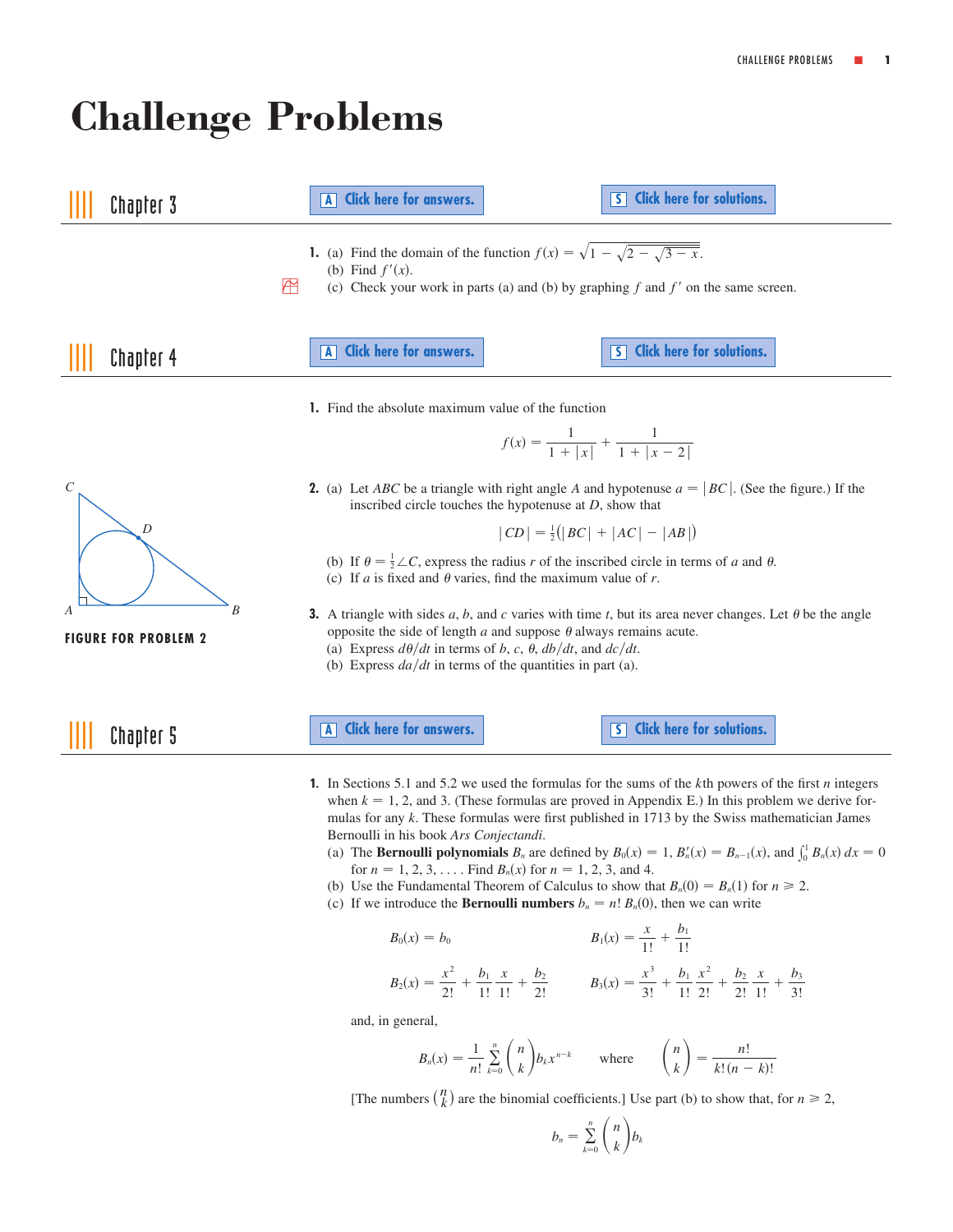and therefore

the graphs?

$$
b_{n-1} = -\frac{1}{n} \left[ \binom{n}{0} b_0 + \binom{n}{1} b_1 + \binom{n}{2} b_2 + \cdots + \binom{n}{n-2} b_{n-2} \right]
$$

This gives an efficient way of computing the Bernoulli numbers and therefore the Bernoulli polynomials.

- (d) Show that  $B_n(1 x) = (-1)^n B_n(x)$  and deduce that  $b_{2n+1} = 0$  for  $n > 0$ .
- <span id="page-1-0"></span>(e) Use parts (c) and (d) to calculate  $b_6$  and  $b_8$ . Then calculate the polynomials  $B_5$ ,  $B_6$ ,  $B_7$ ,  $B_8$ , and  $B_9$ . **B** (f) Graph the Bernoulli polynomials  $B_1, B_2, \ldots, B_9$  for  $0 \le x \le 1$ . What pattern do you notice in

;

- (g) Use mathematical induction to prove that  $B_{k+1}(x + 1) B_{k+1}(x) = x^k/k!$ .
- (h) By putting  $x = 0, 1, 2, \ldots, n$  in part (g), prove that

$$
1^{k} + 2^{k} + 3^{k} + \cdots + n^{k} = k! [B_{k+1}(n+1) - B_{k+1}(0)] = k! \int_{0}^{n+1} B_{k}(x) dx
$$

- (i) Use part (h) with  $k = 3$  and the formula for  $B_4$  in part (a) to confirm the formula for the sum of the first  $n$  cubes in Section 5.2.
- (j) Show that the formula in part (h) can be written symbolically as

$$
1^{k} + 2^{k} + 3^{k} + \cdots + n^{k} = \frac{1}{k+1} [(n+1+b)^{k+1} - b^{k+1}]
$$

where the expression  $(n + 1 + b)^{k+1}$  is to be expanded formally using the Binomial Theorem and each power  $b^i$  is to be replaced by the Bernoulli number  $b_i$ .

(k) Use part (j) to find a formula for  $1^5 + 2^5 + 3^5 + \cdots + n^5$ .



**1.** A solid is generated by rotating about the x-axis the region under the curve  $y = f(x)$ , where f is a positive function and  $x \ge 0$ . The volume generated by the part of the curve from  $x = 0$  to  $x = b$  is  $b^2$  for all  $b > 0$ . Find the function f.

 $\mathop{\text{III}}\nolimits$ 

**Chapter 10 A [Click here for answers.](#page-3-0)** S **[Click here for solutions.](#page-9-0)** 

**1.** A circle C of radius  $2r$  has its center at the origin. A circle of radius r rolls without slipping in the counterclockwise direction around  $C$ . A point  $P$  is located on a fixed radius of the rolling circle at a distance *b* from its center,  $0 \le b \le r$ . [See parts (i) and (ii) of the figure.] Let *L* be the line from the center of C to the center of the rolling circle and let  $\theta$  be the angle that L makes with the positive -axis. *x*





(a) Using  $\theta$  as a parameter, show that parametric equations of the path traced out by  $P$  are

 $x = b \cos 3\theta + 3r \cos \theta$   $y = b \sin 3\theta + 3r \sin \theta$ 

*Note:* If  $b = 0$ , the path is a circle of radius 3r; if  $b = r$ , the path is an *epicycloid*. The path traced out by  $P$  for  $0 < b < r$  is called an *epitrochoid*.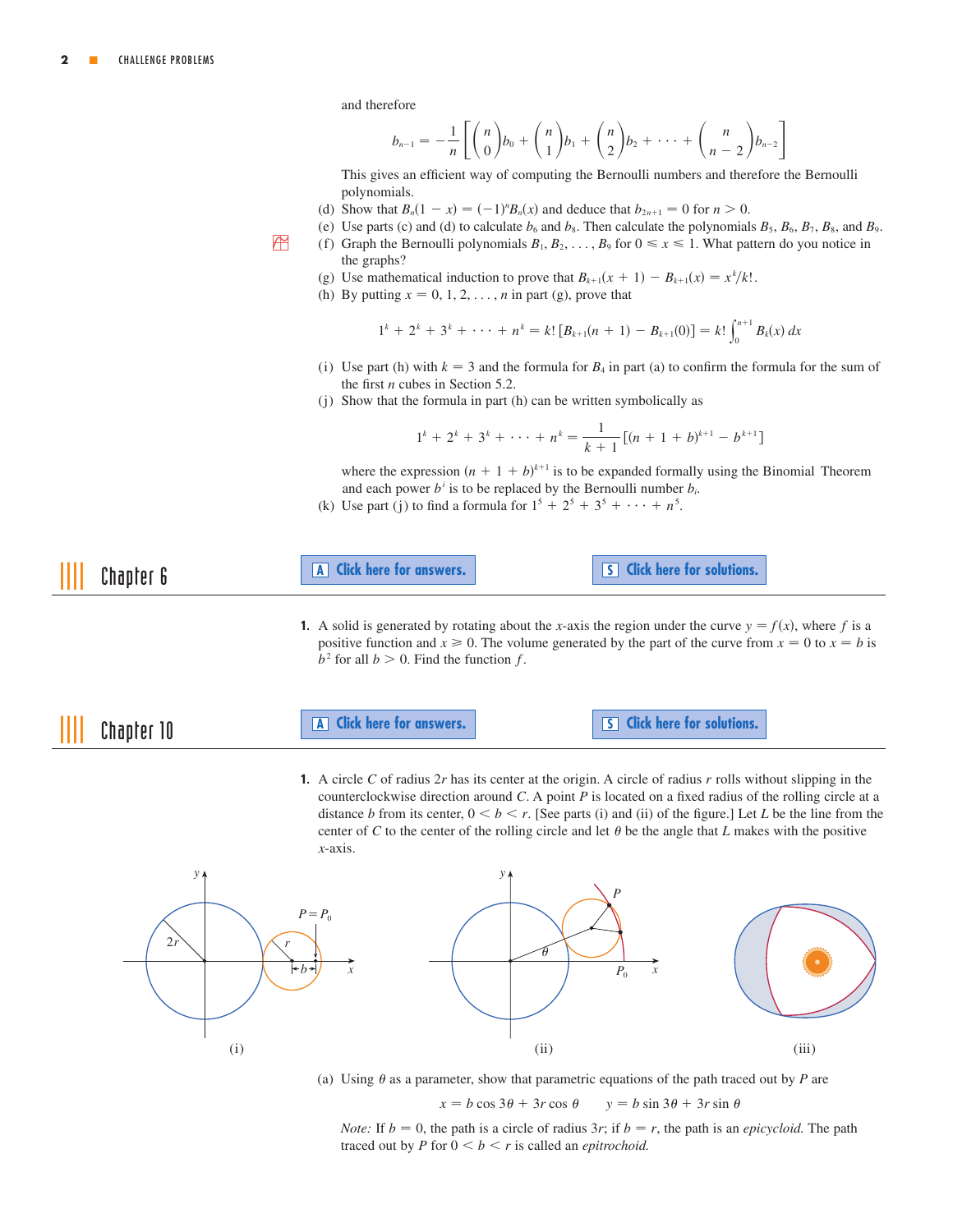- (b) Graph the curve for various values of b between 0 and r.
	- (c) Show that an equilateral triangle can be inscribed in the epitrochoid and that its centroid is on the circle of radius  $b$  centered at the origin.

*Note:* This is the principle of the Wankel rotary engine. When the equilateral triangle rotates with its vertices on the epitrochoid, its centroid sweeps out a circle whose center is at the center of the curve.

(d) In most rotary engines the sides of the equilateral triangles are replaced by arcs of circles centered at the opposite vertices as in part (iii) of the figure. (Then the diameter of the rotor is constant.) Show that the rotor will fit in the epitrochoid if  $b \leq 3(2-\sqrt{3})r/2$ .

**Chapter 11 Chapter 11 Chapter 11 Chapter 11 Chapter 11 Constant 11 Constant 11 Constant 11 Constant 11 Constant 11 Constant 11 Constant 11** 

**1.** (a) Show that, for  $n = 1, 2, 3, \ldots$ ,

$$
\sin \theta = 2^n \sin \frac{\theta}{2^n} \cos \frac{\theta}{2} \cos \frac{\theta}{4} \cos \frac{\theta}{8} \cdots \cos \frac{\theta}{2^n}
$$

(b) Deduce that

<span id="page-2-0"></span>**PM** 

$$
\frac{\sin \theta}{\theta} = \cos \frac{\theta}{2} \cos \frac{\theta}{4} \cos \frac{\theta}{8} \cdots
$$

The meaning of this infinite product is that we take the product of the first  $n$  factors and then we take the limit of these partial products as  $n \to \infty$ .

(c) Show that

$$
\frac{2}{\pi} = \frac{\sqrt{2}}{2} \frac{\sqrt{2 + \sqrt{2}}}{2} \frac{\sqrt{2 + \sqrt{2 + \sqrt{2}}}}{2} \cdots
$$

This infinite product is due to the French mathematician François Viète (1540-1603). Notice that it expresses  $\pi$  in terms of just the number 2 and repeated square roots.

**2.** Suppose that  $a_1 = \cos \theta$ ,  $-\pi/2 \le \theta \le \pi/2$ ,  $b_1 = 1$ , and

$$
a_{n+1} = \frac{1}{2}(a_n + b_n) \qquad b_{n+1} = \sqrt{b_n a_{n+1}}
$$

Use Problem 1 to show that

$$
\lim_{n\to\infty}a_n=\lim_{n\to\infty}b_n=\frac{\sin\,\theta}{\theta}
$$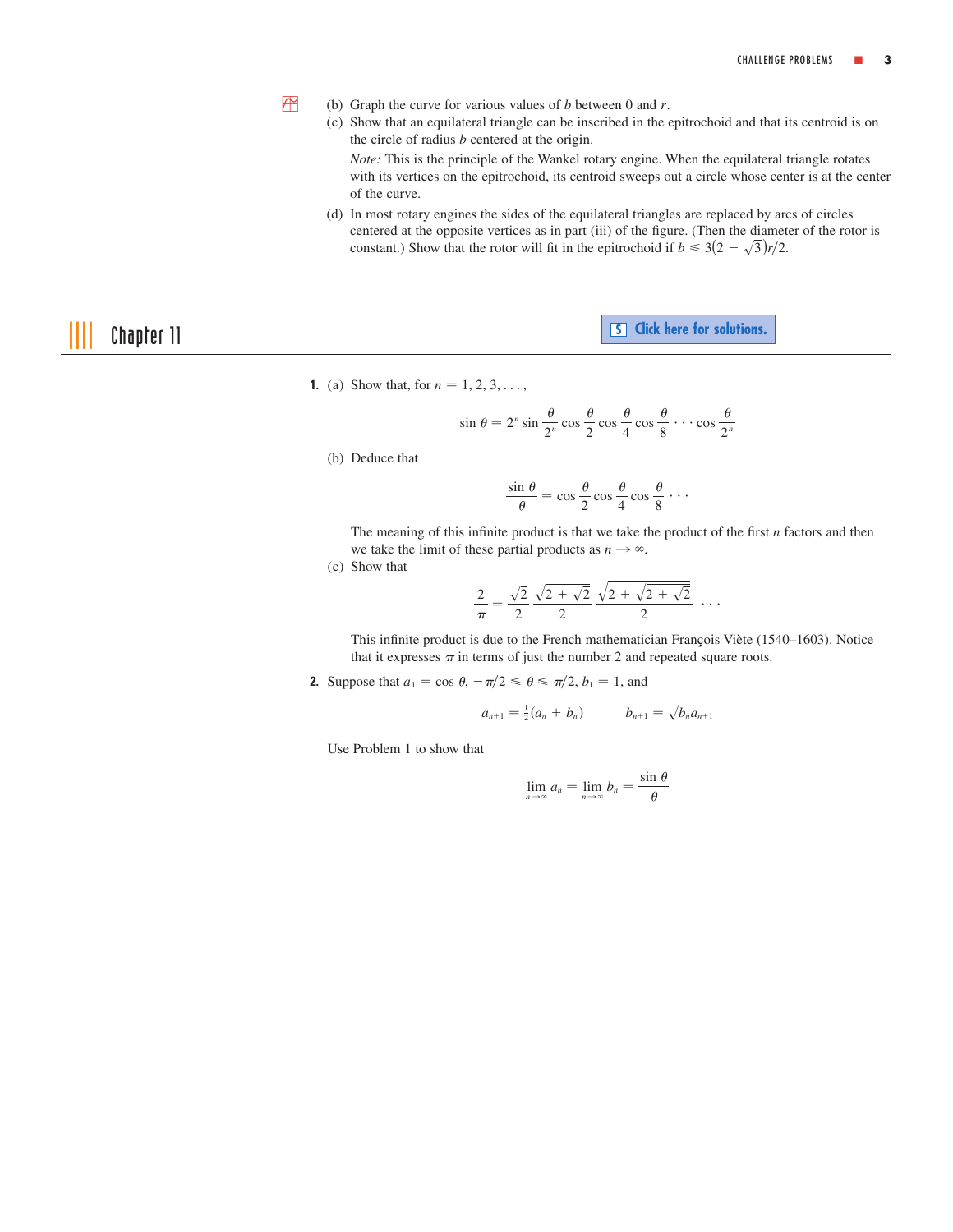# <span id="page-3-0"></span>|||| Answers

### **Chapter 3**

**S [Solutions](#page-4-0)**

**1.** (a) 
$$
[-1, 2]
$$
 (b)  $-1/(8\sqrt{3-x}\sqrt{2-\sqrt{3-x}}\sqrt{1-\sqrt{2-\sqrt{3-x}}})$ 

**Chapter 4**

**S [Solutions](#page-4-0)**

1.  $\frac{4}{3}$ 

3. (a) 
$$
-\tan \theta \left[ \frac{1}{c} \frac{dc}{dt} + \frac{1}{b} \frac{db}{dt} \right]
$$
 (b)  $\frac{b \frac{db}{dt} + c \frac{dc}{dt} - \left( b \frac{dc}{dt} + c \frac{db}{dt} \right) \sec \theta}{\sqrt{b^2 + c^2 - 2bc \cos \theta}}$ 

### **Chapter 5**

**S [Solutions](#page-5-0)**

1. (a) 
$$
B_1(x) = x - \frac{1}{2}
$$
,  $B_2(x) = \frac{1}{2}x^2 - \frac{1}{2}x + \frac{1}{12}$ ,  $B_3(x) = \frac{1}{6}x^3 - \frac{1}{4}x^2 + \frac{1}{12}x$ ,  $B_4(x) = \frac{1}{24}x^4 - \frac{1}{12}x^3 + \frac{1}{24}x^2 - \frac{1}{720}$   
\n(e)  $b_6 = \frac{1}{42}$ ,  $b_8 = -\frac{1}{30}$ ;  
\n $B_5(x) = \frac{1}{120}(x^5 - \frac{5}{2}x^4 + \frac{5}{3}x^3 - \frac{1}{6}x)$ ,  
\n $B_6(x) = \frac{1}{720}(x^6 - 3x^5 + \frac{5}{2}x^4 - \frac{1}{2}x^2 + \frac{1}{42})$ ,  
\n $B_7(x) = \frac{1}{5040}(x^7 - \frac{7}{2}x^6 + \frac{7}{2}x^5 - \frac{7}{6}x^3 + \frac{1}{6}x)$ ,  
\n $B_8(x) = \frac{1}{40,320}(x^8 - 4x^7 + \frac{14}{3}x^6 - \frac{7}{3}x^4 + \frac{2}{3}x^2 - \frac{1}{30})$ ,  
\n $B_9(x) = \frac{1}{362,880}(x^9 - \frac{9}{2}x^8 + 6x^7 - \frac{21}{5}x^5 + 2x^3 - \frac{3}{10}x)$ 

(f) There are four basic shapes for the graphs of  $B_n$  (excluding  $B_1$ ), and as *n* increases, they repreat in a cycle of four. For  $n = 4m$ , the shape resembles that of the graph of  $-\cos 2\pi x$ ; for  $n = 4m + 1$ , that of  $-\sin 2\pi x$ ; for  $n = 4m + 2$ , that of cos  $2\pi x$ ; and for  $n = 4m + 3$ , that of  $\sin 2\pi x$ .

 $(k)$   $\frac{1}{12}n^2(n + 1)^2(2n^2 + 2n - 1)$ 

**1.**  $f(x) = \sqrt{2x/\pi}$ 

### **Chapter 6**

**S [Solutions](#page-9-0)**

# **Chapter 10**



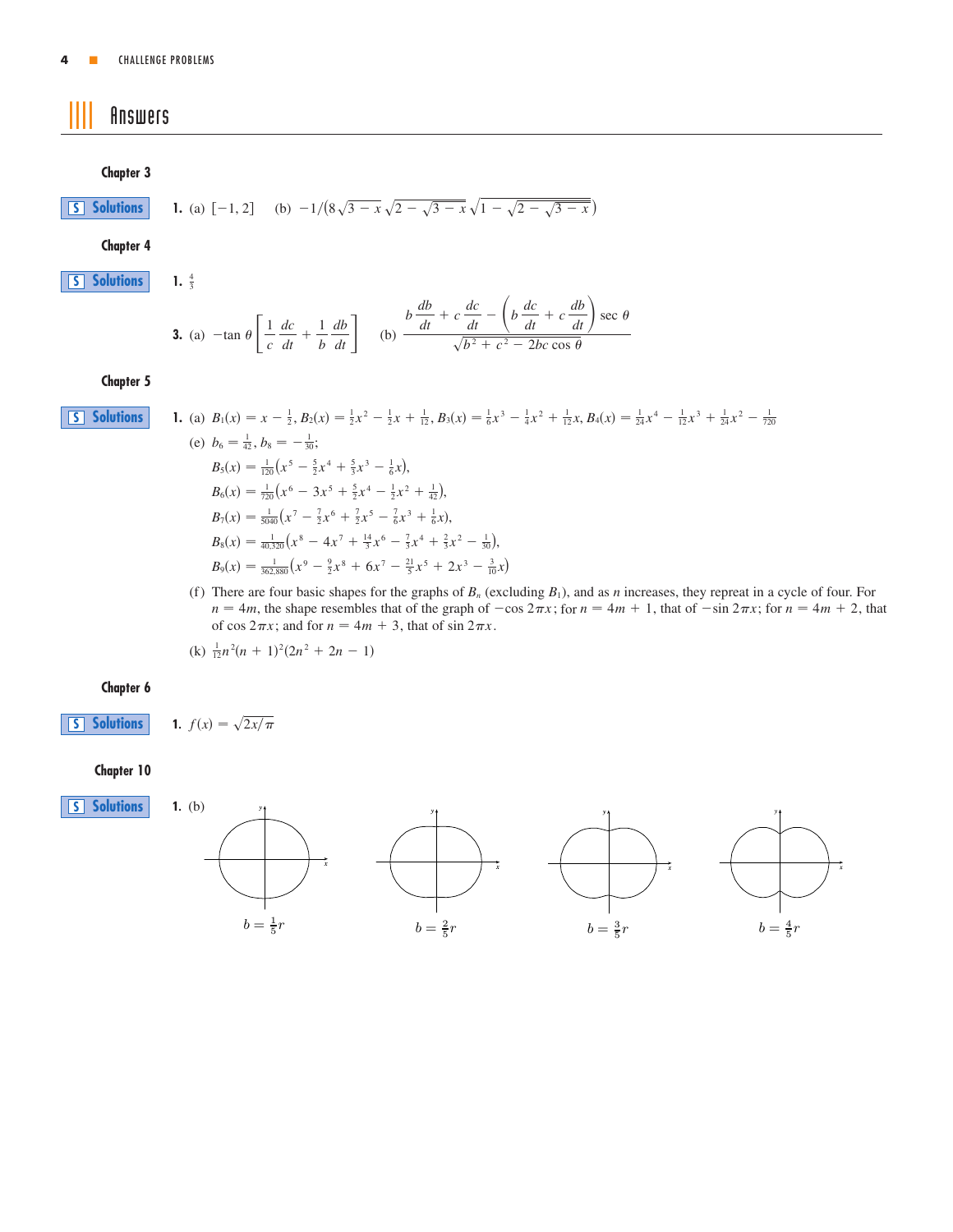# <span id="page-4-0"></span>|||| Solutions

**Chapter 3 E [Exercises](#page-0-0)**

1. (a) 
$$
f(x) = \sqrt{1 - \sqrt{2 - \sqrt{3 - x}}}
$$
  
\n
$$
D = \left\{ x \mid 3 - x \ge 0, 2 - \sqrt{3 - x} \ge 0, 1 - \sqrt{2 - \sqrt{3 - x}} \ge 0 \right\} = \left\{ x \mid 3 \ge x, 2 \ge \sqrt{3 - x}, 1 \ge \sqrt{2 - \sqrt{3 - x}} \right\}
$$
\n
$$
= \left\{ x \mid 3 \ge x, 4 \ge 3 - x, 1 \ge 2 - \sqrt{3 - x} \right\} = \left\{ x \mid x \le 3, x \ge -1, 1 \le \sqrt{3 - x} \right\}
$$
\n
$$
= \left\{ x \mid x \le 3, x \ge -1, 1 \le 3 - x \right\} = \left\{ x \mid x \le 3, x \ge -1, x \le 2 \right\} = \left\{ x \mid -1 \le x \le 2 \right\} = [-1, 2]
$$

(b) 
$$
f(x) = \sqrt{1 - \sqrt{2 - \sqrt{3 - x}}}
$$
  $\Rightarrow$   
\n
$$
f'(x) = \frac{1}{2\sqrt{1 - \sqrt{2 - \sqrt{3 - x}}}} \frac{d}{dx} \left(1 - \sqrt{2 - \sqrt{3 - x}}\right)
$$
\n
$$
= \frac{1}{2\sqrt{1 - \sqrt{2 - \sqrt{3 - x}}}} \cdot \frac{-1}{2\sqrt{2 - \sqrt{3 - x}}} \frac{d}{dx} \left(2 - \sqrt{3 - x}\right)
$$
\n
$$
= -\frac{1}{8\sqrt{1 - \sqrt{2 - \sqrt{3 - x}}}} \frac{1}{\sqrt{2 - \sqrt{3 - x}}}
$$



Note that  $f$  is always decreasing and  $f'$  is always negative.

### **Chapter 4 E [Exercises](#page-0-0)**

1. 
$$
f(x) = \frac{1}{1+|x|} + \frac{1}{1+|x-2|}
$$
  
\n
$$
= \begin{cases}\n\frac{1}{1-x} + \frac{1}{1-(x-2)} & \text{if } x < 0 \\
\frac{1}{1+x} + \frac{1}{1-(x-2)} & \text{if } 0 \le x < 2 \end{cases} \Rightarrow f'(x) = \begin{cases}\n\frac{1}{(1-x)^2} + \frac{1}{(3-x)^2} & \text{if } x < 0 \\
\frac{-1}{(1+x)^2} + \frac{1}{(3-x)^2} & \text{if } 0 < x < 2 \end{cases}
$$

We see that  $f'(x) > 0$  for  $x < 0$  and  $f'(x) < 0$  for  $x > 2$ . For  $0 < x < 2$ , we have

$$
f'(x) = \frac{1}{(3-x)^2} - \frac{1}{(x+1)^2} = \frac{(x^2+2x+1)-(x^2-6x+9)}{(3-x)^2(x+1)^2} = \frac{8(x-1)}{(3-x)^2(x+1)^2}, \text{ so } f'(x) < 0 \text{ for } 0 < x < 1,
$$

$$
f'(1) = 0
$$
 and  $f'(x) > 0$  for  $1 < x < 2$ . We have shown that  $f'(x) > 0$  for  $x < 0$ ;  $f'(x) < 0$  for  $0 < x < 1$ ;

 $f'(x) > 0$  for  $1 < x < 2$ ; and  $f'(x) < 0$  for  $x > 2$ . Therefore, by the First Derivative Test, the local maxima of f are at  $x = 0$  and  $x = 2$ , where f takes the value  $\frac{4}{3}$ . Therefore,  $\frac{4}{3}$  is the absolute maximum value of f.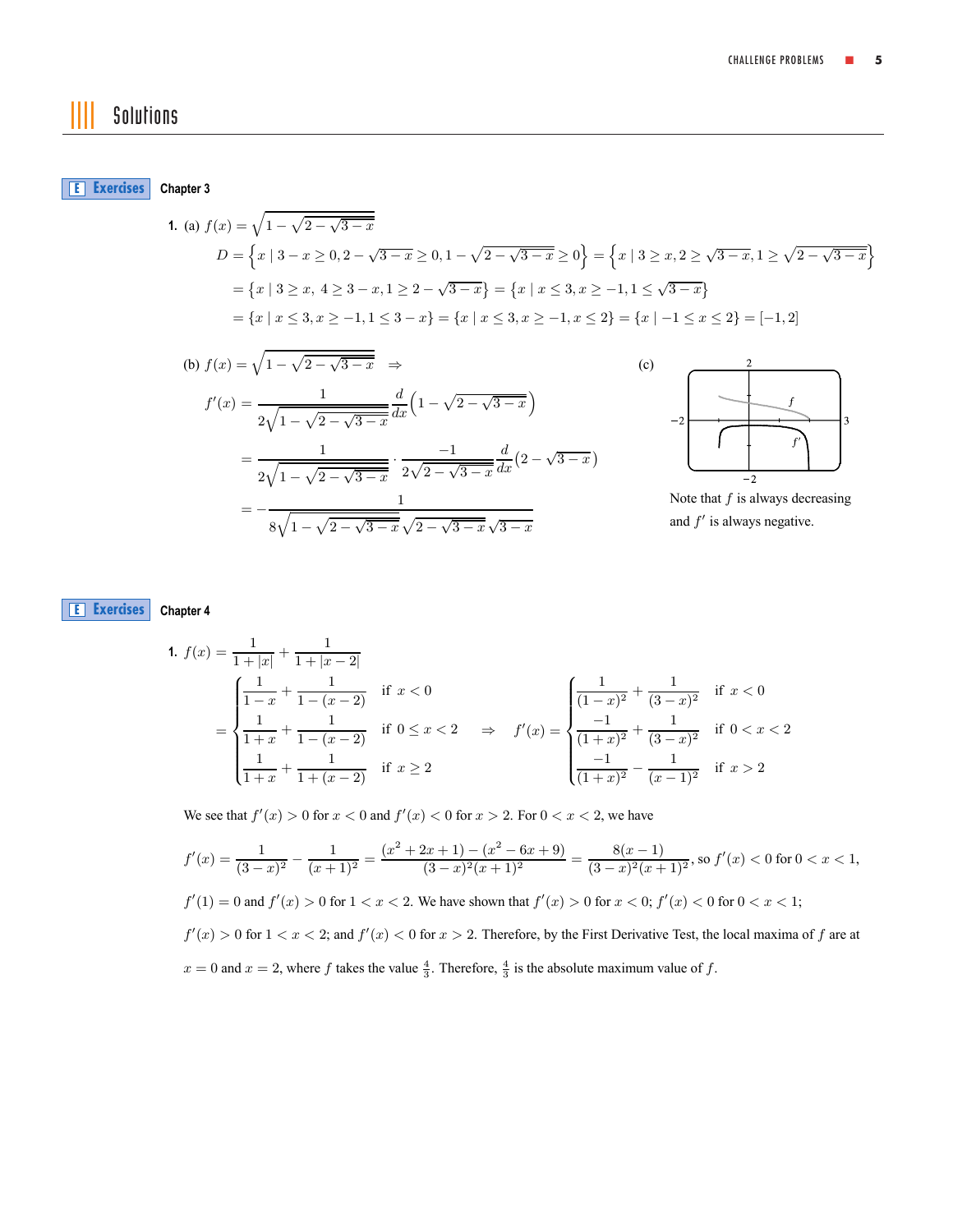<span id="page-5-0"></span>**3.** (a)  $A = \frac{1}{2}bh$  with  $\sin \theta = h/c$ , so  $A = \frac{1}{2}bc \sin \theta$ . But A is a constant,

so differentiating this equation with respect to  $t$ , we get

$$
\frac{dA}{dt} = 0 = \frac{1}{2} \left[ bc \cos \theta \frac{d\theta}{dt} + b \frac{dc}{dt} \sin \theta + \frac{db}{dt} c \sin \theta \right] \Rightarrow \nbc \cos \theta \frac{d\theta}{dt} = -\sin \theta \left[ b \frac{dc}{dt} + c \frac{db}{dt} \right] \Rightarrow \frac{d\theta}{dt} = -\tan \theta \left[ \frac{1}{c} \frac{dc}{dt} + \frac{1}{b} \frac{db}{dt} \right]
$$



(b) We use the Law of Cosines to get the length of side  $\alpha$  in terms of those of  $\delta$  and  $\alpha$ , and then we differentiate implicitly with

.

respect to t: 
$$
a^2 = b^2 + c^2 - 2bc \cos \theta \Rightarrow 2a \frac{da}{dt} = 2b \frac{db}{dt} + 2c \frac{dc}{dt} - 2 \left[ bc(-\sin \theta) \frac{d\theta}{dt} + b \frac{dc}{dt} \cos \theta + \frac{db}{dt} c \cos \theta \right]
$$

$$
\Rightarrow \frac{da}{dt} = \frac{1}{a} \left( b \frac{db}{dt} + c \frac{dc}{dt} + bc \sin \theta \frac{d\theta}{dt} - b \frac{dc}{dt} \cos \theta - c \frac{db}{dt} \cos \theta \right).
$$
 Now we substitute our value of a from the Law

of Cosines and the value of  $d\theta/dt$  from part (a), and simplify (primes signify differentiation by t):

$$
\frac{da}{dt} = \frac{bb' + cc' + bc\sin\theta \left[ -\tan\theta \left( c'/c + b'/b \right) \right] - (bc' + cb')(\cos\theta)}{\sqrt{b^2 + c^2 - 2bc\cos\theta}}
$$
\n
$$
= \frac{bb' + cc' - \left[ \sin^2\theta \left( bc' + cb' \right) + \cos^2\theta \left( bc' + cb' \right) \right] / \cos\theta}{\sqrt{b^2 + c^2 - 2bc\cos\theta}} = \frac{bb' + cc' - (bc' + cb')\sec\theta}{\sqrt{b^2 + c^2 - 2bc\cos\theta}}
$$

#### **Chapter 5 E [Exercises](#page-0-0)**

# **1.** (a) To find  $B_1(x)$ , we use the fact that  $B_1'(x) = B_0(x) \Rightarrow B_1(x) = \int B_0(x) dx = \int 1 dx = x + C$ . Now we impose the condition that  $\int_0^1 B_1(x) dx = 0 \Rightarrow 0 = \int_0^1 (x + C) dx = \left[\frac{1}{2}x^2\right]_0^1 + \left[Cx\right]_0^1 = \frac{1}{2} + C \Rightarrow C = -\frac{1}{2}$ . So  $B_1(x) = x - \frac{1}{2}$ . Similarly  $B_2(x) = \int B_1(x) dx = \int (x - \frac{1}{2}) dx = \frac{1}{2}x^2 - \frac{1}{2}x + D$ . But  $\int_0^1 B_2(x) dx = 0 \Rightarrow 0 = \int_0^1 (\frac{1}{2}x^2 - \frac{1}{2}x + D) dx = \frac{1}{6} - \frac{1}{4} + D \Rightarrow D = \frac{1}{12}$ , so  $B_2(x) = \frac{1}{2}x^2 - \frac{1}{2}x + \frac{1}{12}$ ,  $B_3(x) = \int B_2(x) dx = \int (\frac{1}{2}x^2 - \frac{1}{2}x + \frac{1}{12}) dx = \frac{1}{6}x^3 - \frac{1}{4}x^2 + \frac{1}{12}x + E$ . But  $\int_0^1 B_3(x) dx = 0 \Rightarrow 0 = \int_0^1 (\frac{1}{6}x^3 - \frac{1}{4}x^2 + \frac{1}{12}x + E) dx = \frac{1}{24} - \frac{1}{12} + \frac{1}{24} + E \Rightarrow E = 0$ . So  $B_3(x) = \frac{1}{6}x^3 - \frac{1}{4}x^2 + \frac{1}{12}x$ .  $B_4(x) = \int B_3(x) dx = \int (\frac{1}{6}x^3 - \frac{1}{4}x^2 + \frac{1}{12}x) dx = \frac{1}{24}x^4 - \frac{1}{12}x^3 + \frac{1}{24}x^2 + F$ . But  $\int_0^1 B_4(x) dx = 0 \Rightarrow 0 = \int_0^1 (\frac{1}{24}x^4 - \frac{1}{12}x^3 + \frac{1}{24}x^2 + F) dx = \frac{1}{120} - \frac{1}{48} + \frac{1}{72} + F \Rightarrow F = -\frac{1}{720}$ . So  $B_4(x) = \frac{1}{24}x^4 - \frac{1}{12}x^3 + \frac{1}{24}x^2 - \frac{1}{720}.$

(b) By FTC2,  $B_n(1) - B_n(0) = \int_0^1 B'_n(x) dx = \int_0^1 B_{n-1}(x) dx = 0$  for  $n-1 \ge 1$ , by definition. Thus,  $B_n (0) = B_n (1)$  for  $n \ge 2$ .

(c) We know that  $B_n(x) = \frac{1}{n!} \sum_{k=0}^{n} \binom{n}{k}$ k  $\lambda$  $b_kx^{n-k}$ . If we set  $x = 1$  in this expression, and use the fact that

$$
B_n(1) = B_n(0) = \frac{b_n}{n!}
$$
 for  $n \ge 2$ , we get  $b_n = \sum_{k=0}^n \binom{n}{k} b_k$ . Now if we expand the right-hand side, we get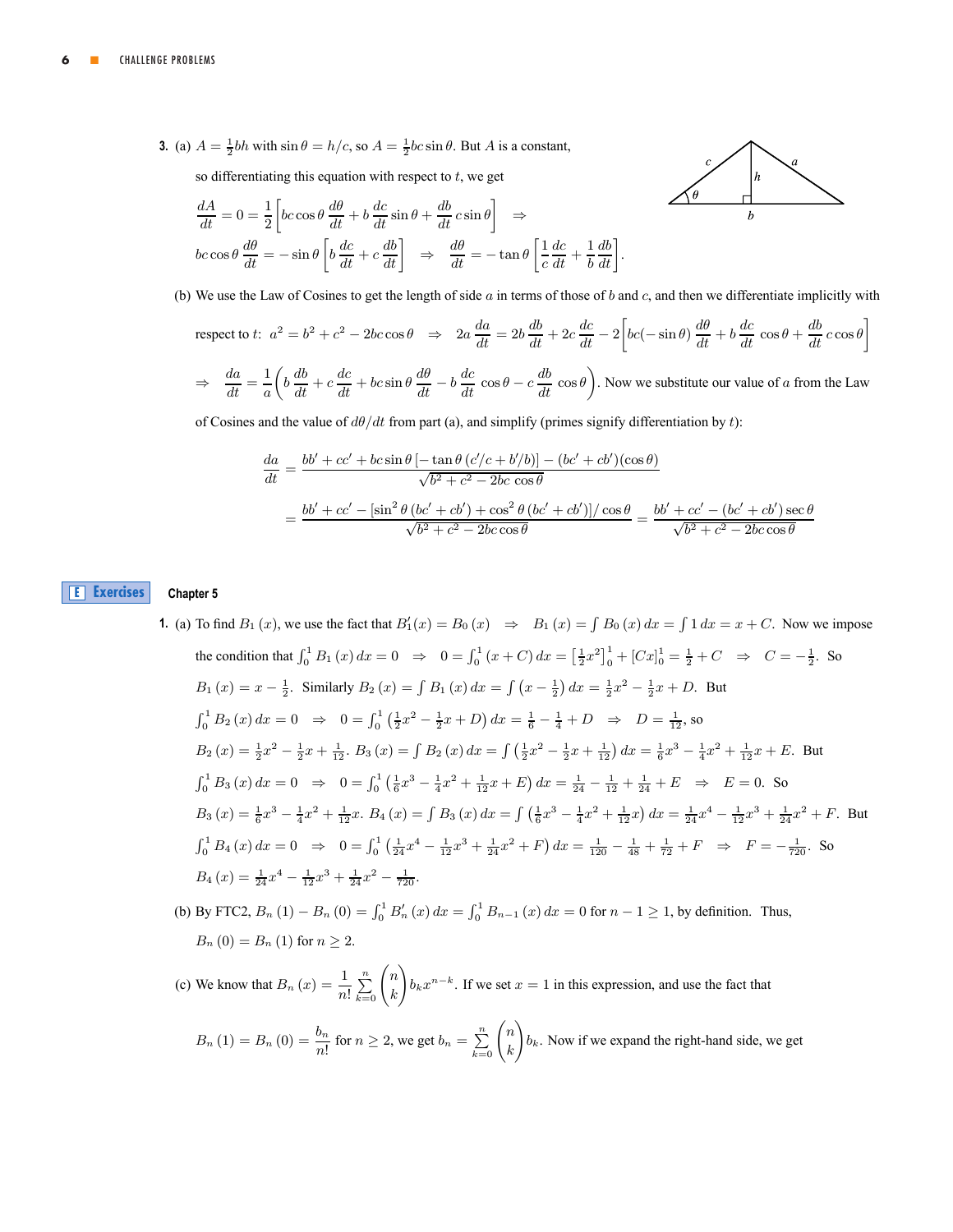$$
b_n = \binom{n}{0}b_0 + \binom{n}{1}b_1 + \cdots + \binom{n}{n-2}b_{n-2} + \binom{n}{n-1}b_{n-1} + \binom{n}{n}b_n
$$
. We cancel the  $b_n$  terms, move the  $b_{n-1}$  term to the LHS  
and divide by  $-\binom{n}{n-1} = -n$ :  $b_{n-1} = -\frac{1}{n}\left[\binom{n}{0}b_0 + \binom{n}{1}b_1 + \cdots + \binom{n}{n-2}b_{n-2}\right]$  for  $n \ge 2$ , as required.  
(d) We use mathematical induction. For  $n = 0$ :  $B_0(1-x) = 1$  and  $(-1)^0 B_0(x) = 1$ , so the  
equation holds for  $n = 0$  since  $b_0 = 1$ . Now if  $B_k (1-x) = (-1)^k B_k (x)$ , then since  

$$
\frac{d}{dx}B_{k+1} (1-x) = B'_{k+1} (1-x) \frac{d}{dx} (1-x) = -B_k (1-x)
$$
, we  
have  $\frac{d}{dx}B_{k+1} (1-x) = (-1)^{k+1} B_{k+1} (x) + C$ . But the constant of integration must be 0, since if we substitute  $x = 0$  in the  
equation, we get  $B_{k+1} (1) = (-1)^{k+1} B_{k+1} (0) + C$ , and if we substitute  $x = 1$  we  
get  $B_{k+1} (0) = (-1)^{k+1} B_{k+1} (1) + C$ , and these two equations together imply that  
 $B_{k+1} (0) = (-1)^{k+1} \left[ (-1)^{k+1} B_{k+1} (0) + C \right] + C = B_{k+1} (0) + 2C \Leftrightarrow C = 0$ . So the equation holds for all *n*,  
by induction. Now if the power of -1 is odd, then we have  $B_{2n+1} (1-x) = -B_{2n+1} (x)$ . In particular,  
 $B_{2n+1} (1) = -B_{2n+1} (0)$ . But from part (b), we know that  $B_k (1) = B_k (0)$  for  $k > 1$ . The only possibility is that  
 $B_{2n+1} (0) = B_{2n+1} (1)$ 

We use the formula to find

$$
b_6 = b_{7-1} = -\frac{1}{7} \left[ \binom{7}{0} b_0 + \binom{7}{1} b_1 + \binom{7}{2} b_2 + \binom{7}{3} b_3 + \binom{7}{4} b_4 + \binom{7}{5} b_5 \right]
$$

The  $b_3$  and  $b_5$  terms are 0, so this is equal to

$$
-\frac{1}{7}\left[1+7\left(-\frac{1}{2}\right)+\frac{7\cdot 6}{2\cdot 1}\left(\frac{1}{6}\right)+\frac{7\cdot 6\cdot 5}{3\cdot 2\cdot 1}\left(-\frac{1}{30}\right)\right] = -\frac{1}{7}\left(1-\frac{7}{2}+\frac{7}{2}-\frac{7}{6}\right) = \frac{1}{42}
$$

Similarly,

$$
b_8 = -\frac{1}{9} \left[ \binom{9}{0} b_0 + \binom{9}{1} b_1 + \binom{9}{2} b_2 + \binom{9}{4} b_4 + \binom{9}{6} b_6 \right]
$$
  
=  $-\frac{1}{9} \left[ 1 + 9 \left( -\frac{1}{2} \right) + \frac{9 \cdot 8}{2 \cdot 1} \left( \frac{1}{6} \right) + \frac{9 \cdot 8 \cdot 7 \cdot 6}{4 \cdot 3 \cdot 2 \cdot 1} \left( -\frac{1}{30} \right) + \frac{9 \cdot 8 \cdot 7}{3 \cdot 2 \cdot 1} \left( \frac{1}{42} \right) \right]$   
=  $-\frac{1}{9} \left( 1 - \frac{9}{2} + 6 - \frac{21}{5} + 2 \right) = -\frac{1}{30}$ 

Now we can calculate

$$
B_5(x) = \frac{1}{5!} \sum_{k=0}^{5} {5 \choose k} b_k x^{5-k}
$$
  
=  $\frac{1}{120} \left[ x^5 + 5 \left( -\frac{1}{2} \right) x^4 + \frac{5 \cdot 4}{2 \cdot 1} \left( \frac{1}{6} \right) x^3 + 5 \left( -\frac{1}{30} \right) x \right]$   
=  $\frac{1}{120} (x^5 - \frac{5}{2} x^4 + \frac{5}{3} x^3 - \frac{1}{6} x)$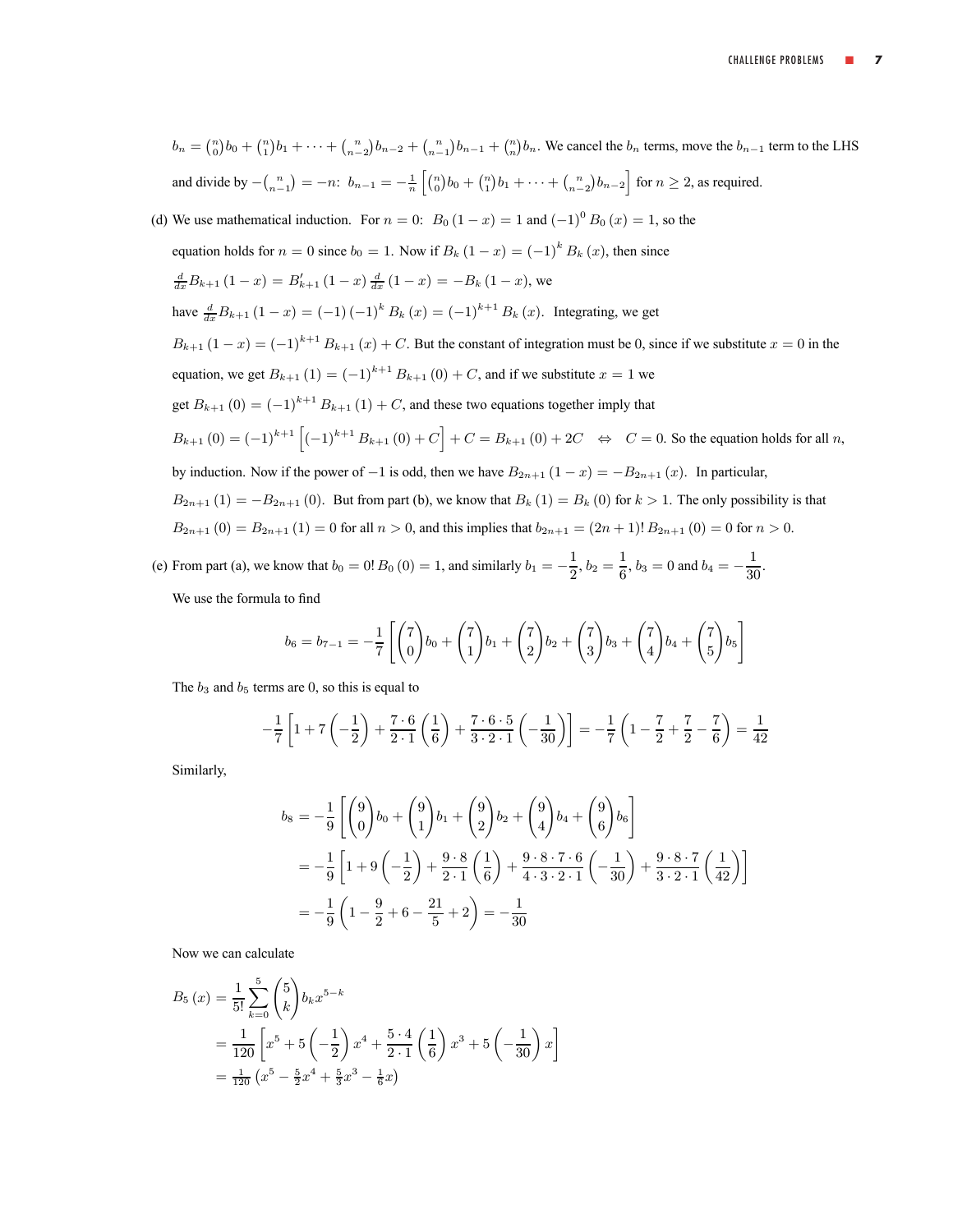

There are four basic shapes for the graphs of  $B_n$  (excluding  $B_1$ ), and as n increases, they repeat in a cycle of four. For  $n = 4m$ , the shape resembles that of the graph of  $-\cos 2\pi x$ ; For  $n = 4m + 1$ , that of  $-\sin 2\pi x$ ; for  $n = 4m + 2$ , that of  $\cos 2\pi x$ ; and for  $n = 4m + 3$ , that of  $\sin 2\pi x$ .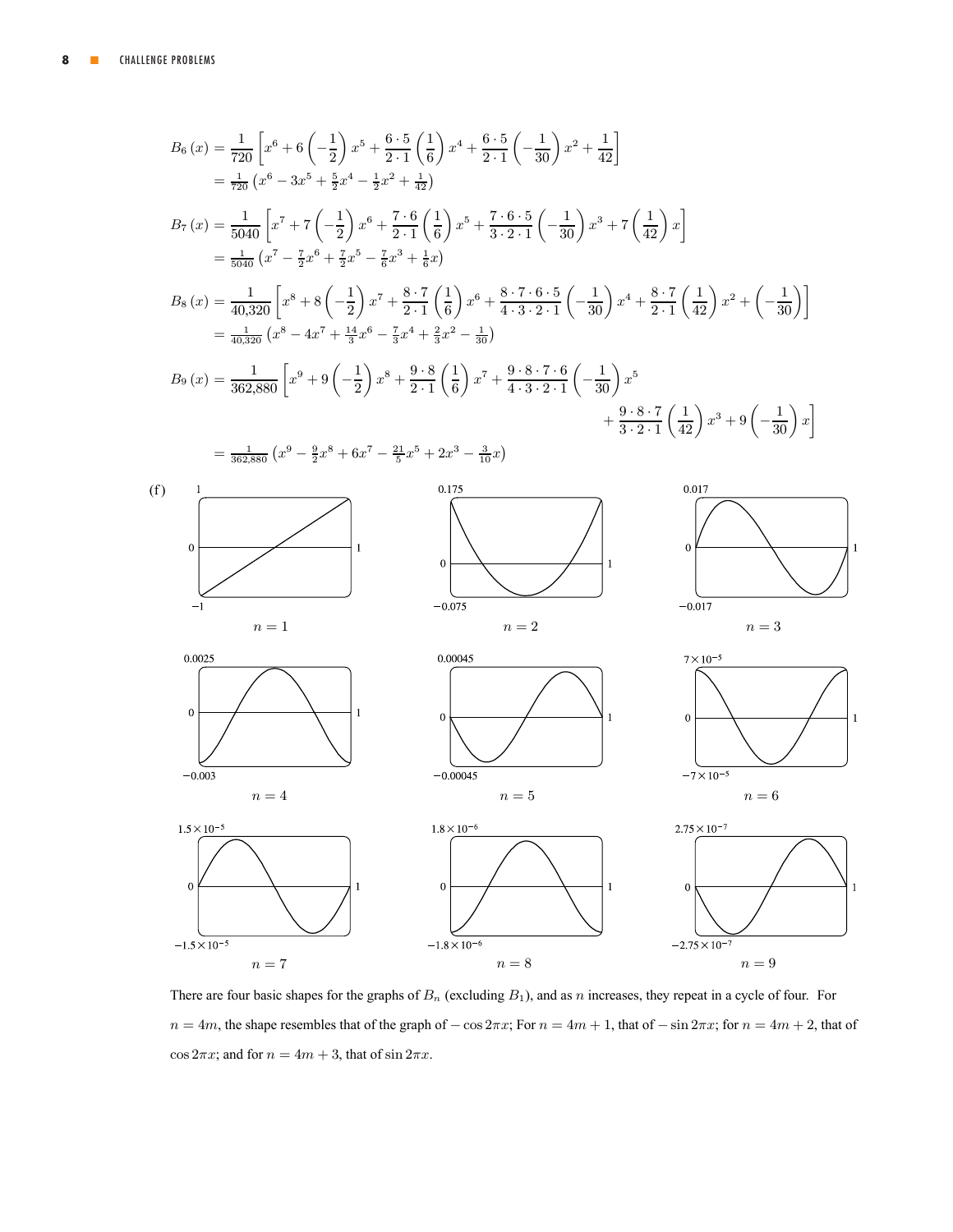(g) For 
$$
k = 0
$$
:  $B_1(x+1) - B_1(x) = x + 1 - \frac{1}{2} - (x - \frac{1}{2}) = 1$ , and  $\frac{x^0}{0!} = 1$ , so the equation holds for  $k = 0$ . We now

assume that  $B_n(x+1) - B_n(x) = \frac{x^{n-1}}{(n-1)!}$ . We integrate this equation with respect to x:

$$
\int [B_n(x+1) - B_n(x)] dx = \int \frac{x^{n-1}}{(n-1)!} dx.
$$
 But we can evaluate the LHS using the

definition  $B_{n+1}(x) = \int B_n(x) dx$ , and the RHS is a simple integral. The equation becomes

$$
B_{n+1}(x+1) - B_{n+1}(x) = \frac{1}{(n-1)!} \left(\frac{1}{n}x^n\right) = \frac{1}{n!}x^n
$$
, since by part (b)  $B_{n+1}(1) - B_{n+1}(0) = 0$ , and so the

constant of integration must vanish. So the equation holds for all  $k$ , by induction.

- (h) The result from part (g) implies that  $p^k = k! [B_{k+1}(p+1) B_{k+1}(p)]$ . If we sum both sides of this equation from  $p = 0$  to  $p = n$  (note that k is fixed in this process), we get  $\sum_{p=0}^{n} p^k = k! \sum_{p=0}^{n}$  $\sum_{p=0} [B_{k+1}(p+1) - B_{k+1}(p)]$ . But the RHS is just a telescoping sum, so the equation becomes  $1^k + 2^k + 3^k + \cdots + n^k = k! [B_{k+1}(n+1) - B_{k+1}(0)]$ . But from the definition of Bernoulli polynomials (and using the Fundamental Theorem of Calculus), the RHS is equal to  $k! \int_0^{n+1} B_k(x) dx$ .
- (i) If we let  $k = 3$  and then substitute from part (a), the formula in part (h) becomes

$$
1^3 + 2^3 + \dots + n^3 = 3! [B_4(n+1) - B_4(0)]
$$
  
=  $6\left[\frac{1}{24}(n+1)^4 - \frac{1}{12}(n+1)^3 + \frac{1}{24}(n+1)^2 - \frac{1}{720} - \left(\frac{1}{24} - \frac{1}{12} + \frac{1}{24} - \frac{1}{720}\right)\right]$   
=  $\frac{(n+1)^2[1 + (n+1)^2 - 2(n+1)]}{4} = \frac{(n+1)^2[1 - (n+1)]^2}{4} = \left[\frac{n(n+1)}{2}\right]^2$ 

(j)  $1^k + 2^k + 3^k + \cdots + n^k = k!$  $B_k(x) dx$  [by part (h)]  $= k! \int^{n+1}$ 0 1  $\frac{1}{k!} \sum_{j=0}^{k} \left( \frac{k}{j} \right)$ j  $\sqrt{2}$  $b_jx^{k-j} dx = \int^{n+1}$ 0  $\sum_{j=0}^k \binom{k}{j}$ j  $\sqrt{2}$  $b_jx^{k-j} dx$  $\setminus$ 

Now view  $\sum_{j=0}^{k} \binom{k}{j}$ j  $b_j x^{k-j}$  as  $(x + b)^k$ , as explained in the problem. Then

$$
1^{k} + 2^{k} + 3^{k} + \dots + n^{k} \stackrel{\cdots}{=} \int_{0}^{n+1} (x+b)^{k} dx = \left[ \frac{(x+b)^{k+1}}{k+1} \right]_{0}^{n+1} = \frac{(n+1+b)^{k+1} - b^{k+1}}{k+1}
$$

(k) We expand the RHS of the formula in (j), turning the  $b^i$  into  $b_i$ , and remembering that  $b_{2i+1} = 0$  for  $i > 0$ :

$$
1^{5} + 2^{5} + \dots + n^{5} = \frac{1}{6} \left[ (n + 1 + b)^{6} - b^{6} \right]
$$
  
\n
$$
= \frac{1}{6} \left[ (n + 1)^{6} + 6(n + 1)^{5} b_{1} + \frac{6 \cdot 5}{2 \cdot 1} (n + 1)^{4} b_{2} + \frac{6 \cdot 5}{2 \cdot 1} (n + 1)^{2} b_{4} \right]
$$
  
\n
$$
= \frac{1}{6} \left[ (n + 1)^{6} - 3(n + 1)^{5} + \frac{5}{2} (n + 1)^{4} - \frac{1}{2} (n + 1)^{2} \right]
$$
  
\n
$$
= \frac{1}{12} (n + 1)^{2} \left[ 2(n + 1)^{4} - 6(n + 1)^{3} + 5(n + 1)^{2} - 1 \right]
$$
  
\n
$$
= \frac{1}{12} (n + 1)^{2} \left[ (n + 1) - 1 \right]^{2} \left[ 2(n + 1)^{2} - 2(n + 1) - 1 \right] = \frac{1}{12} n(n + 1)^{2} (2n^{2} + 2n - 1)
$$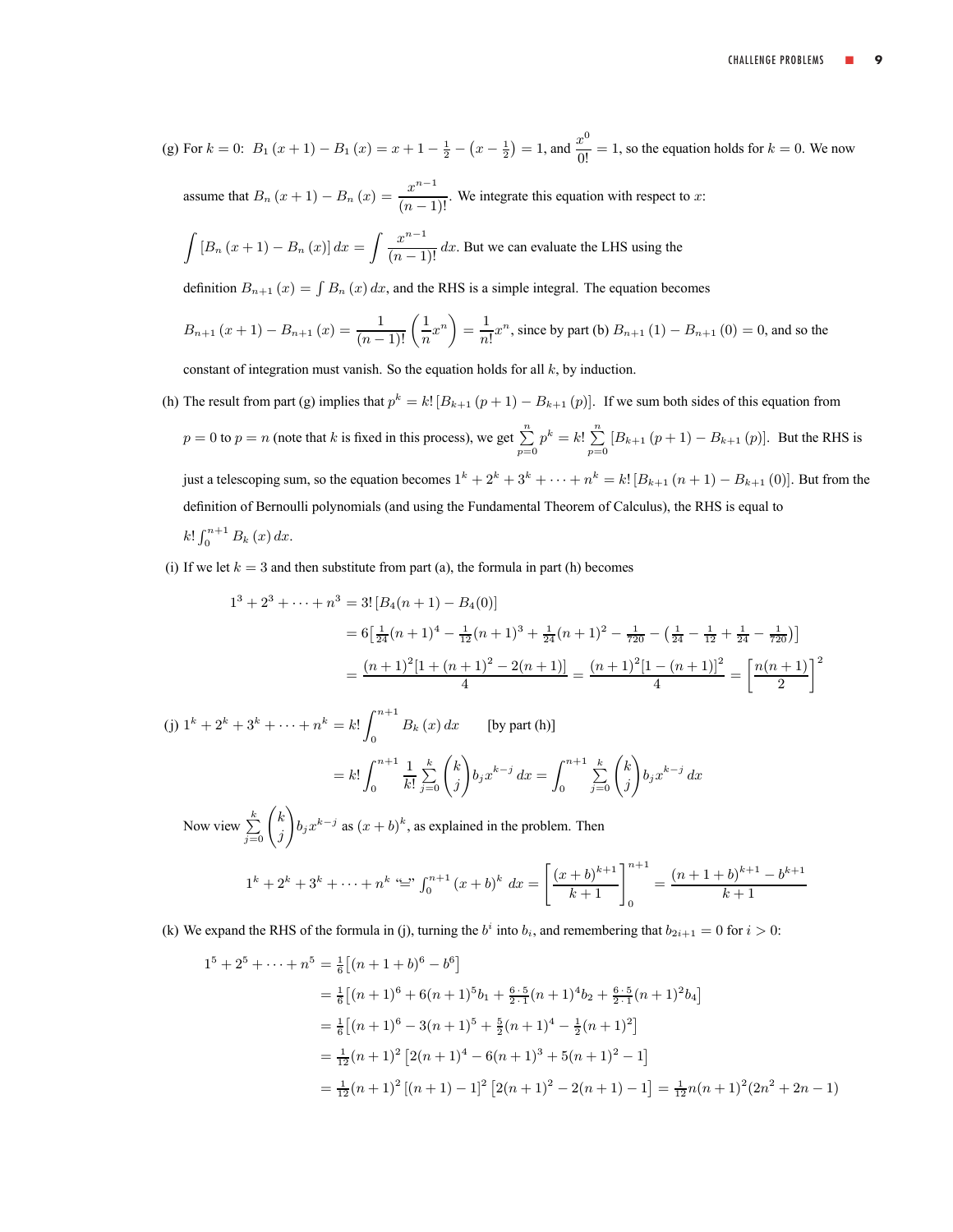#### <span id="page-9-0"></span>**Chapter 6 E [Exercises](#page-1-0)**

**1.** The volume generated from  $x = 0$  to  $x = b$  is  $\int_0^b \pi [f(x)]^2 dx$ . Hence, we are given that  $b^2 = \int_0^b \pi [f(x)]^2 dx$ . for all  $b > 0$ . Differentiating both sides of this equation using the Fundamental Theorem of Calculus gives  $2b = \pi [f (b)]^2$   $\Rightarrow$   $f (b) = \sqrt{2b/\pi}$ , since f is positive. Therefore,  $f (x) = \sqrt{2x/\pi}$ .

#### **Chapter 10 E [Exercises](#page-1-0)**

**1.** (a) Since the smaller circle rolls without slipping around  $C$ , the amount of arc traversed on  $C(2r\theta)$  in the figure) must equal the amount of arc of the smaller circle that has been in contact with  $C$ . Since the smaller circle has radius r, it must have turned through an angle of  $2r\theta/r = 2\theta$ . In addition to turning through an angle  $2\theta$ , the little circle has rolled through an angle  $\theta$ against C. Thus, P has turned through an angle of  $3\theta$  as shown in the figure. (If the little circle had turned through an angle of  $2\theta$  with its center pinned to the x-axis, then P would have turned only  $2\theta$  instead of  $3\theta$ .



The movement of the little circle around C adds  $\theta$  to the angle.) From the figure, we see that the center of the small circle has coordinates  $(3r\cos\theta, 3r\sin\theta)$ . Thus, P has coordinates  $(x, y)$ , where  $x = 3r\cos\theta + b\cos 3\theta$  and  $y = 3r \sin \theta + b \sin 3\theta$ .



(c) The diagram gives an alternate description of point  $P$  on the epitrochoid.  $Q$  moves around a circle of radius  $b$ , and  $P$  rotates one-third as fast with respect to  $Q$  at a distance of 3r. Place an equilateral triangle with sides of length  $3\sqrt{3}r$  so that its centroid is at  $Q$  and one vertex is at  $P$ . (The distance from the centroid to a vertex is  $\frac{1}{\sqrt{3}}$  times the length of a side of the equilateral triangle.)

As  $\theta$  increases by  $\frac{2\pi}{3}$ , the point Q travels once around the circle of radius b, returning to its original position. At the same time,  $P$  (and the rest of the triangle) rotate through an angle of  $\frac{2\pi}{3}$  about Q, so P's position is occupied by another vertex. In this way, we see that the epitrochoid traced out by  $P$  is simultaneously traced out by the other two vertices as well. The whole equilateral triangle sits inside the epitrochoid (touching it only with its vertices) and each vertex traces out the curve once while the centroid moves around the circle three times.